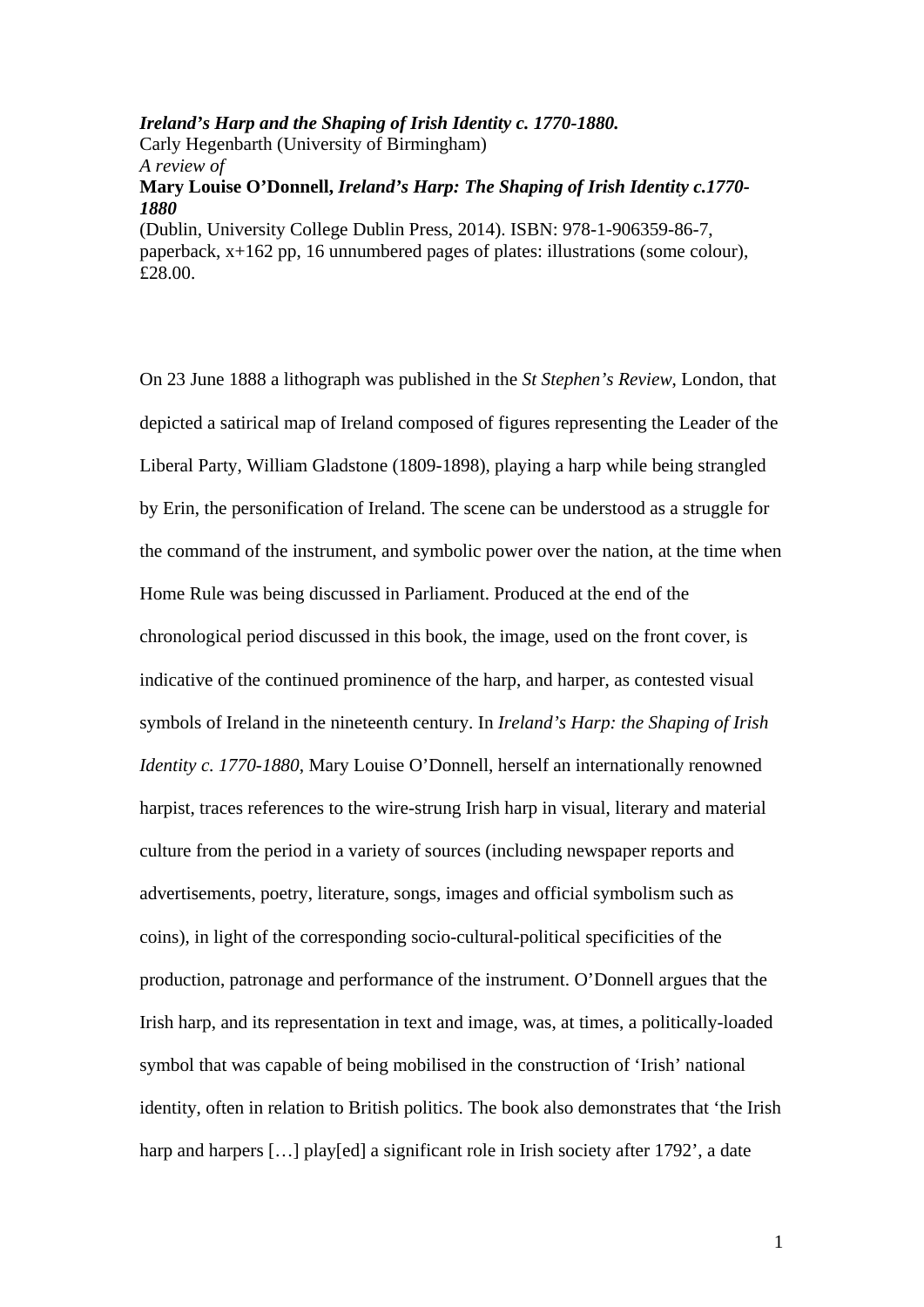that has been associated previously in scholarship with the demise of that musical tradition (p. 7).

The book comprises seven concise chapters, organised chronologically, and an epilogue. The discussion is weighted towards the late-eighteenth and early- to midnineteenth centuries, with six chapters dedicated to that period. Chapter One, 'The Irish Harp as "a Driving Image of Revolution" in the Late Eighteenth Century', explores how the harp was used as a politically radical signifier by the Volunteer Movement and United Irishmen in the 1790s, the latter's motto being 'it is new strung and shall be heard'. It is argued that the harp offered a utopian vision of the future based on longstanding cultural discourses about the instrument; the history of harp practice and patronage from the Gaelic aristocracy to the Protestant Ascendancy is outlined in the book's introduction. In Chapter Two, '"Towards the Grave of Oblivion": the Politics of Irish Harping in the Eighteenth Century', the focus turns to the Belfast Harp Festival of July 1792. The tradition was perceived to be a dying art form in need of urgent revitalisation, in part due to its negative alignment with patronage by the Ascendancy.

Following socio-political and cultural upheavals in the aftermaths of the 1798 Rebellion against British rule and the Act of Union (1801), O'Donnell argues in Chapters Three ('"One Faithful Harp" and Harper in the Works of Owenson, Maturin, and Moore') and Four ('Custodians of Culture: Patronage and the Sacred Fire of Patriotism') that in the early-nineteenth century the harp and harper were ubiquitous metaphors in emergent Irish patriotic and nationalist discourses propounded in literature and ballads. These discourses impacted on the patronage and production of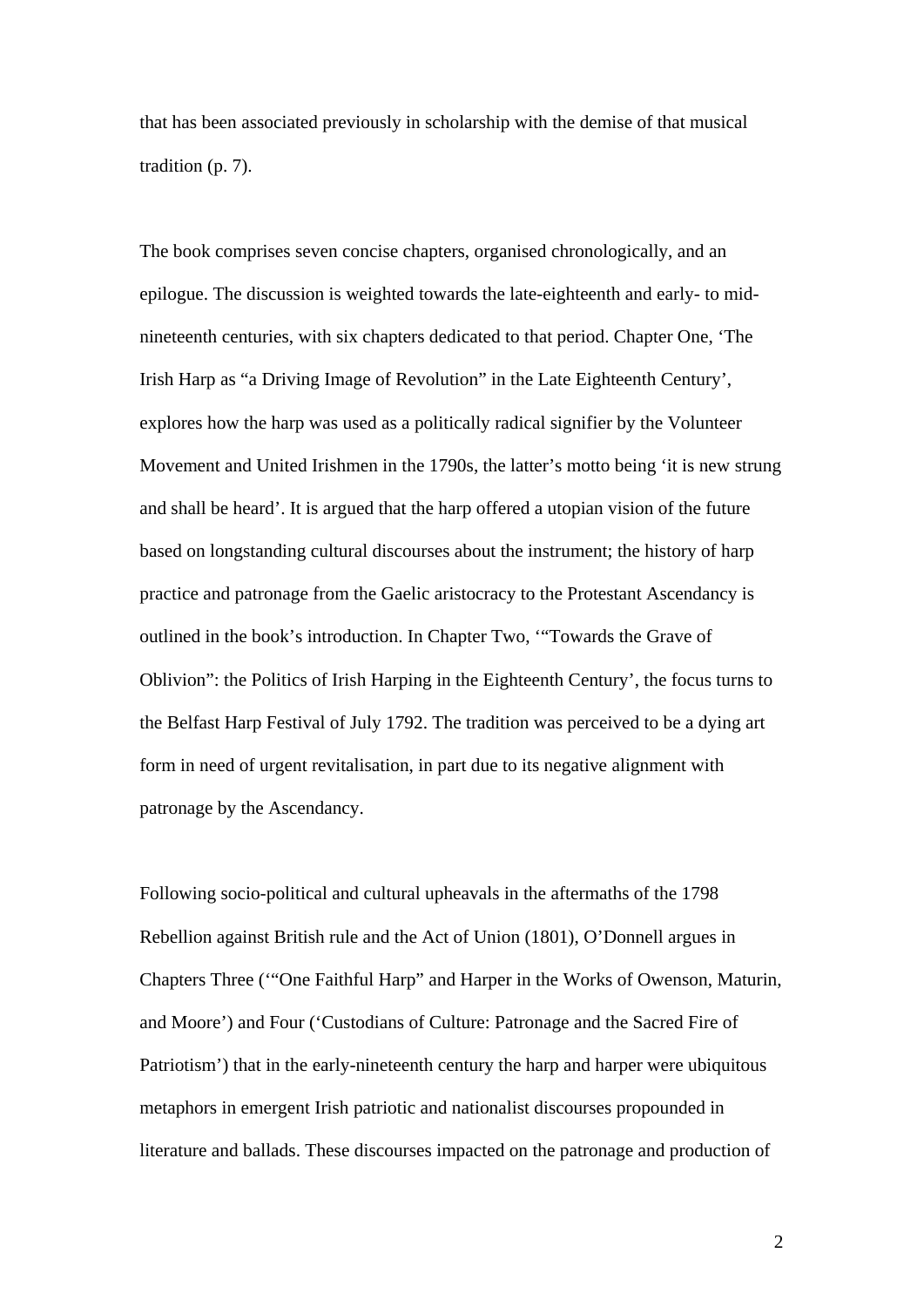the instrument (including a new portable harp and the establishment of training Schools in Belfast, Dublin and Drogheda) by urban middle class audiences seeking to articulate patriotism. The concomitant changes to harp production in this period, and the modification of the harp structure and form, are examined in Chapter Five, 'John Egan: an Innovator and Inventor'.

Between 1820-45, the harp remained a socio-political signifier of 'Irish nationalism' in contrast to Britain (p. 111). In public performance and representation of the harp during King George IV's state visit to Ireland in August 1821 (the first since the English Reformation) and processions during Daniel O'Connell's (1775-1847) campaign for emancipation in the 1820s, O'Donnell shows in Chapter Six, 'The Harp of Kings and Liberators', that there was a shift from the depiction of the winged maiden harp to the 'Brian Boru' (or Trinity College harp). This became the standard symbol used at the mass meetings of the Repeal Association in the 1840s, along with an ageing bard harper rather than a female harpist or Erin. Chapter Seven, 'Cultural Curiosities: the Last of the Blind Harpers' draws the book to a close with an analysis of the transition to the pedal harp tradition, ending with a discussion of the Irish Harp Festival of 1879 which was the last major public celebration of the wire-strung harp, and of the interest in blind harpers in that century. The harp had become less visible in the years after the famine, in part due to the cultural vacuum created by harpers seeking patronage abroad, and increased Anglicanisation. The book's epilogue, 'Relics and Revivals', provides an overview of the historiography, performance and representation of the wire-strung harp from the 1870s to present.